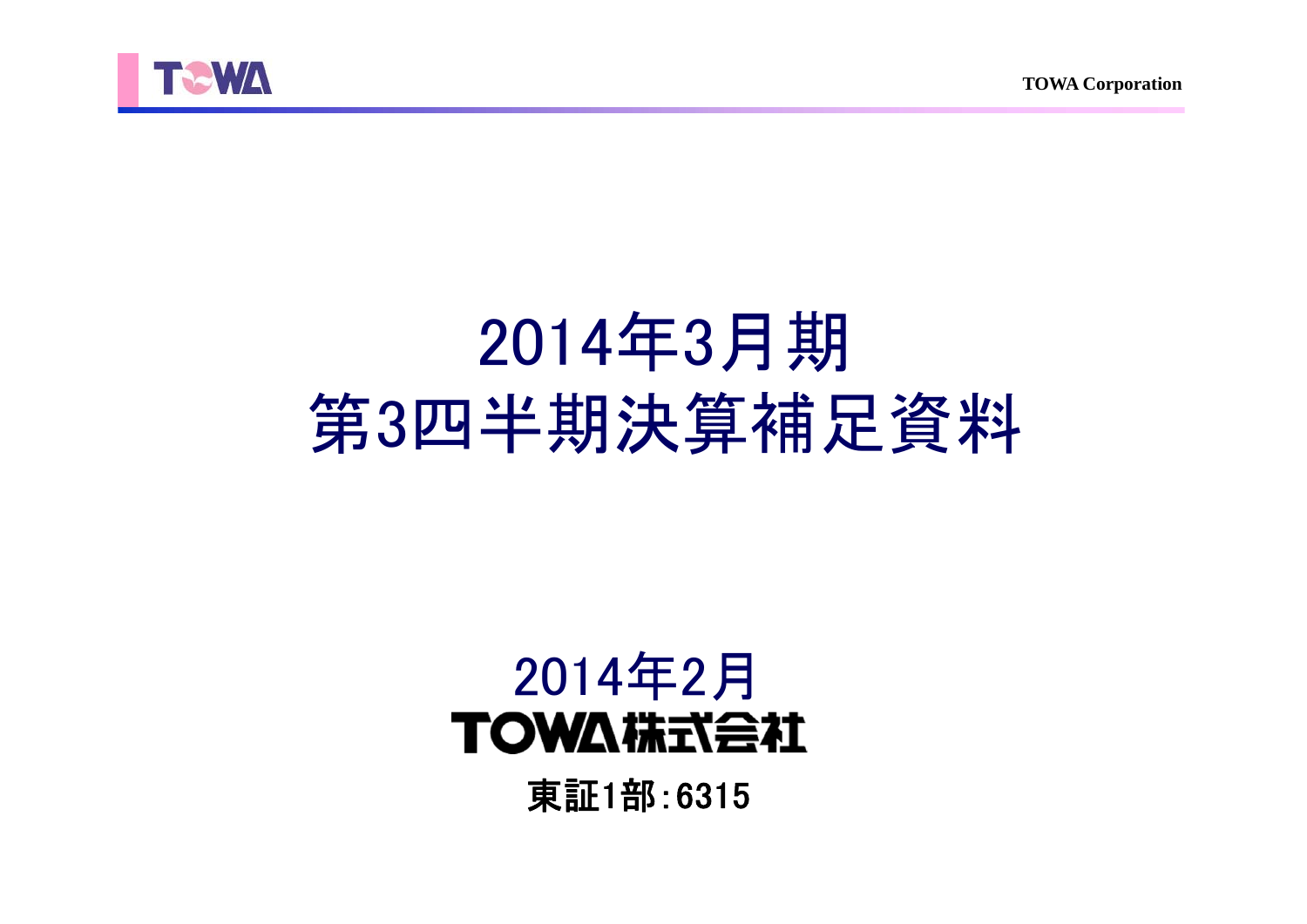



 ①Net sales ②Ordinary income to net sales a.Precision molds b.Semiconductor plastic encapsulation systems c.Semiconductor plastic encapsulation systems for LED d.Singulation parts and systems e. Engineering plastic molded products

| 決算期                | Fiscal year                                               | 2010/3   | 2011/3 | 2012/3 | 2013/3 | 2013/12 | 2014/3E | 2012/9 | 2013/9 |
|--------------------|-----------------------------------------------------------|----------|--------|--------|--------|---------|---------|--------|--------|
| 経営成績 財政状態<br>(百万円) | Operating results and financial conditions<br>(¥Millions) |          |        |        |        |         |         |        |        |
| 売上高                | Net sales                                                 | 14.274   | 22,592 | 17.140 | 16,454 | 11.404  | 17,000  | 10,715 | 8,328  |
| 経常利益               | Ordinary income                                           | $-345$   | 4.064  | 1.672  | 663    | $-106$  | 270     | 1,523  | 100    |
| 当期純利益              | Net income                                                | $-330$   | 3,751  | 968    | 691    | $-142$  | 220     | 1,468  | 52     |
| 総資産                | Total assets                                              | 26.738   | 27,288 | 26.817 | 25,896 | 27,827  |         | 27,124 | 27,210 |
| 純資産                | Net assets                                                | 11.091   | 14,771 | 15,926 | 17,072 | 17.365  |         | 16,990 | 17,207 |
| 1株当たり指標(円)         | Per share data $(\frac{y}{x})$                            |          |        |        |        |         |         |        |        |
| 1株当たり当期純利益         | Net income per share                                      | $-13.19$ | 150.00 | 38.71  | 27.64  | $-5.70$ | 8.80    | 58.70  | 2.10   |
| 諸指標(%)             | Data(% )                                                  |          |        |        |        |         |         |        |        |
| 自己資本当期純利益率         | Return on equity                                          | $-3.0$   | 29.0   | 6.3    | 4.2    |         |         |        |        |
| 総資産経常利益率           | Ordinary income to total assets                           | $-1.3$   | 15.0   | 6.2    | 2.5    |         |         |        |        |
| 売上高経常利益率           | Ordinary income to net sales                              | $-2.4$   | 18.0   | 9.8    | 4.0    | $-0.9$  | 1.6     | 14.2   | 1.2    |
| 自己資本比率             | Equity ratio                                              | 41.5     | 54.1   | 59.4   | 65.2   | 61.5    |         | 62.0   | 62.4   |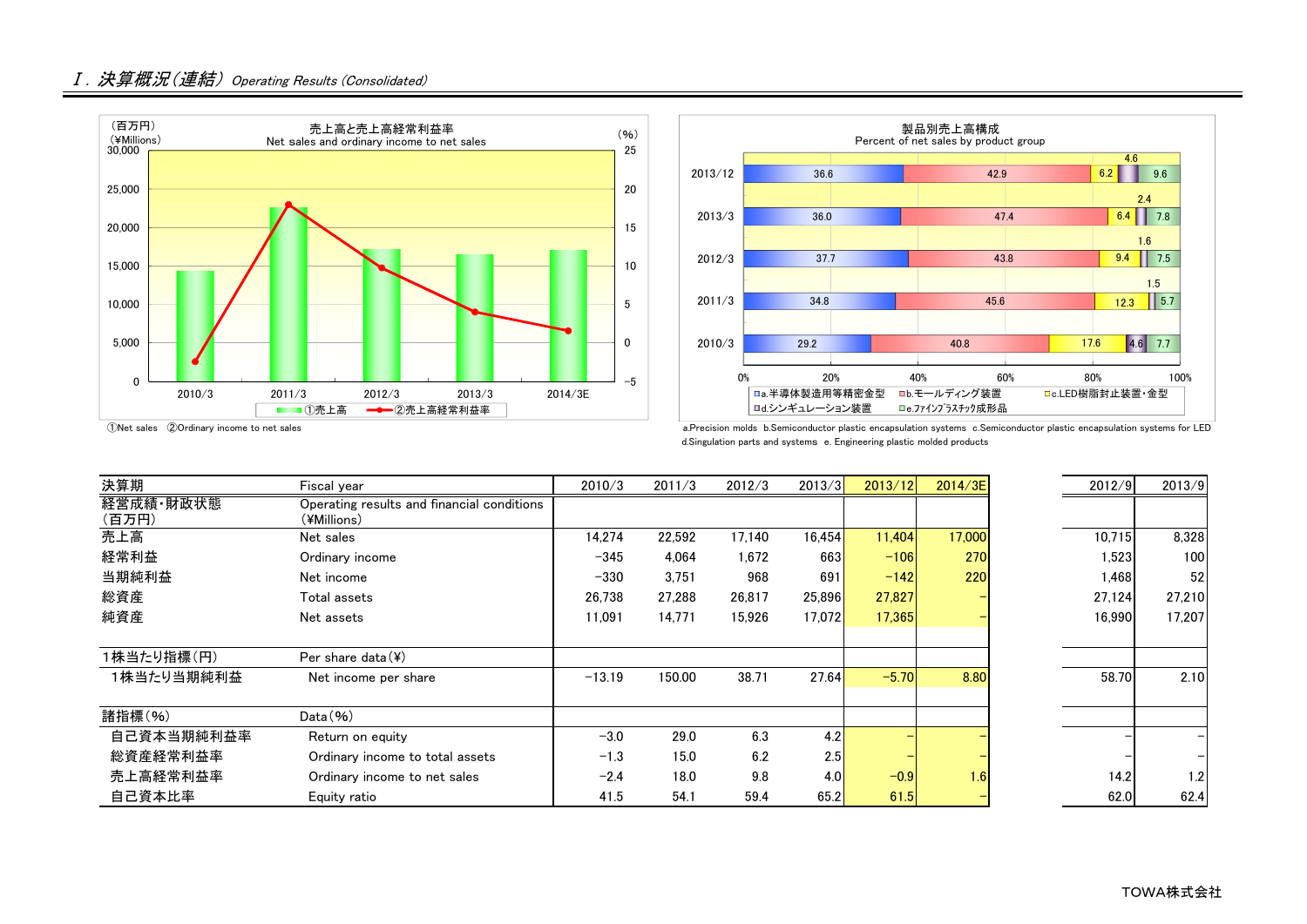## Ⅱ.四半期売上高動向(連結) Quarterly Net Sales (Consolidated)





|                                                         | 製品別売上高 Net sales by product group                      |         |                            |           |       |        |                 |         |           |                 |             |         |       |           |       |        |         | (単位:百万円/¥Millions) |           |             |
|---------------------------------------------------------|--------------------------------------------------------|---------|----------------------------|-----------|-------|--------|-----------------|---------|-----------|-----------------|-------------|---------|-------|-----------|-------|--------|---------|--------------------|-----------|-------------|
|                                                         |                                                        |         | 2012/3<br>2011/3<br>2013/3 |           |       |        |                 |         |           | 2014/3          |             |         |       |           |       |        |         |                    |           |             |
| 決算期                                                     | Fiscal year                                            | $4 - 6$ | $7 - 9$                    | $10 - 12$ | -3    | 通期     | $4 - 6$         | $7 - 9$ | $10 - 12$ | 1−3             | 通期          | $4 - 6$ | 7-9   | $10 - 12$ | '−3   | 通期     | $4 - 6$ | 7-9                | $10 - 12$ | <b>3Q累計</b> |
| 売上高合計                                                   | Total sales                                            | 5.317   | 7.227                      | 5.777     | 4.271 | 22.592 | 4.009           | 3.803   | 4.665     | 4.660           | 17.140      | 5.604   | 5.111 | 3.237     | 2.501 | 16.454 | 3.555   | 4.772              | 3.076     | 11.404      |
| 半導体製造用等精密金型<br>(1) Precision molds                      |                                                        | 1.852   | 2.104                      | 2.121     | .787  | 7,866  | 1.537           | 1.320   | 1.745     | 1.859           | 6.462       | 1.984   | 1.665 | .247      | 1.026 | 5.923  | 1.443   | 1.723              | 1.009     | 4.176       |
| モールディング装置                                               | (2) Semiconductor plastic encapsulation systems        | 2.421   | 3.371                      | 2,888     | .630  | 10.313 | 1.529           | 1,657   | 2.152     | 2.173           | 7.513       | 3.052   | 2,623 | 1.254     | 870   | 7.801  | 1.479   | 2.007              | 1.406     | 4.893       |
| LED樹脂封止装置·金型                                            | 3) Semiconductor plastic encapsulation systems for LED | 698     | .290                       | 420       | 377   | 2.786  | 544             | 418     | 333       | 312             | 1.608       | 187     | 299   | 347       | 220   | 1.055  | 197     | 378                | 133       | 709         |
| シンギュレーション装置<br>4 Singulation parts and systems          |                                                        | 40      | 127                        | 13        | 155   | 337    | 38 <sup>1</sup> | 104     | 111       | 12 <sup>1</sup> | <b>2671</b> | 67      | 204   | 65        | 57    | 395    | 82      | 285                | 158       | 527         |
| ファインプラスチック成形品<br>5) Engineering plastic molded products |                                                        | 304     | 332                        | 332       | 319   | 1.289  | 359             | 303     | 323       | 301             | 1,287       | 311     | 318   | 322       | 325   | 1.277  | 351     | 377                | 367       | 1.096       |
| 月平均                                                     |                                                        | .772    | 2.409                      | 1.926     | .424  | 1.883  | 1.336           | 1.268   | 1.555     | .553            | 1.428       | .868    | .704  | 1.079     | 834   | 1.371  | 1.185   | 1.591              | 1.025     | 1,267       |

|        | 地域別売上高 Net sales by geographic area |                  |         |           |       |        |                 |                 |                 |         |        |         |       |           |       |        |         |       | (単位:百万円/¥Millions) |            |
|--------|-------------------------------------|------------------|---------|-----------|-------|--------|-----------------|-----------------|-----------------|---------|--------|---------|-------|-----------|-------|--------|---------|-------|--------------------|------------|
| 2011/3 |                                     |                  |         |           |       | 2012/3 |                 |                 |                 |         | 2013/3 |         |       |           |       | 2014/3 |         |       |                    |            |
| 決算期    | Fiscal year                         | $4 - 6$          | 7–9     | $10 - 12$ | $-3$  | 通期     | $4 - 6$         | ≀–9             | $10 - 12$       | $1 - 3$ | 通期     | $4 - 6$ | 7–9   | $10 - 12$ |       | 通期     | $4 - 6$ | 7-9   |                    | 10-12 3Q累計 |
| 売上高合計  | Total sales                         | 5.317            | 227     | 5.777     | 4.27  | 22.592 | 4.009           | 3.803           | 4.665           | 4.660   | 17.140 | 5.604   | 5.111 | 3.237     | 2.501 | 16.454 | 3.555   | 4.772 | 3.076              | 11,404     |
| 日本     | 6Japan                              | 889              | .735    | 936       | 943   | 4.507  | 688             | 925             | 1.030           | 675     | 3.320  | 702     | 590   | 614       | 614   | 2.521  | 527     | 772   | 654                | 1,954      |
| 台湾     | 7) Taiwan                           | .661             | .920    | 1.611     | 751   | 5.945  | 1.103           | 695             | 912             | 421     | 3.132  | 595     | 1.227 | .068      | 423   | 3.314  | 1.556   | 1.619 | 873                | 4,049      |
| 韓国     | 8) Korea                            | 187              | 152     | 737       | 380   | 1.458  | 237             | 510             | 393             | 282     | 1.423  | 2.215   | 764   | 329       | 119   | 3.428  | 408     | 528   | 189                | 1.127      |
| 中国     | <b>9</b> China                      | .125             | .786    | 1.319     | 1.130 | 5.363  | .050            | 903             | 701             | 718     | 3.374  | 903     | 1.248 | 583       | 453   | 3.189  | 436     | 926   | 462                | 1.825      |
| その他アジア | 10 Other asia                       | .279             | ا 431.، | 904       | 675   | 4.291  | 823             | 688             | 1.598           | 2.539   | 5.649  | .129    | 1.151 | 575       | 748   | 3.604  | 543     | 870   | 609                | 2,023      |
| 米州     | 11)America                          | 70               | 145     | 268       | 117   | 602    | 94              | 32 <sub>1</sub> | 25 <sub>1</sub> |         | 164    | 14      | 112   | 53        | 89    | 269    |         | 20    | 263                | 315        |
| 欧州     | 12)Europe                           | 103 <sub>1</sub> | 55      |           | 270   | 423    | 10 <sup>1</sup> | 47              |                 |         |        | 44      |       | 12        | 片り    | 126    |         | 34    | 23                 | 108        |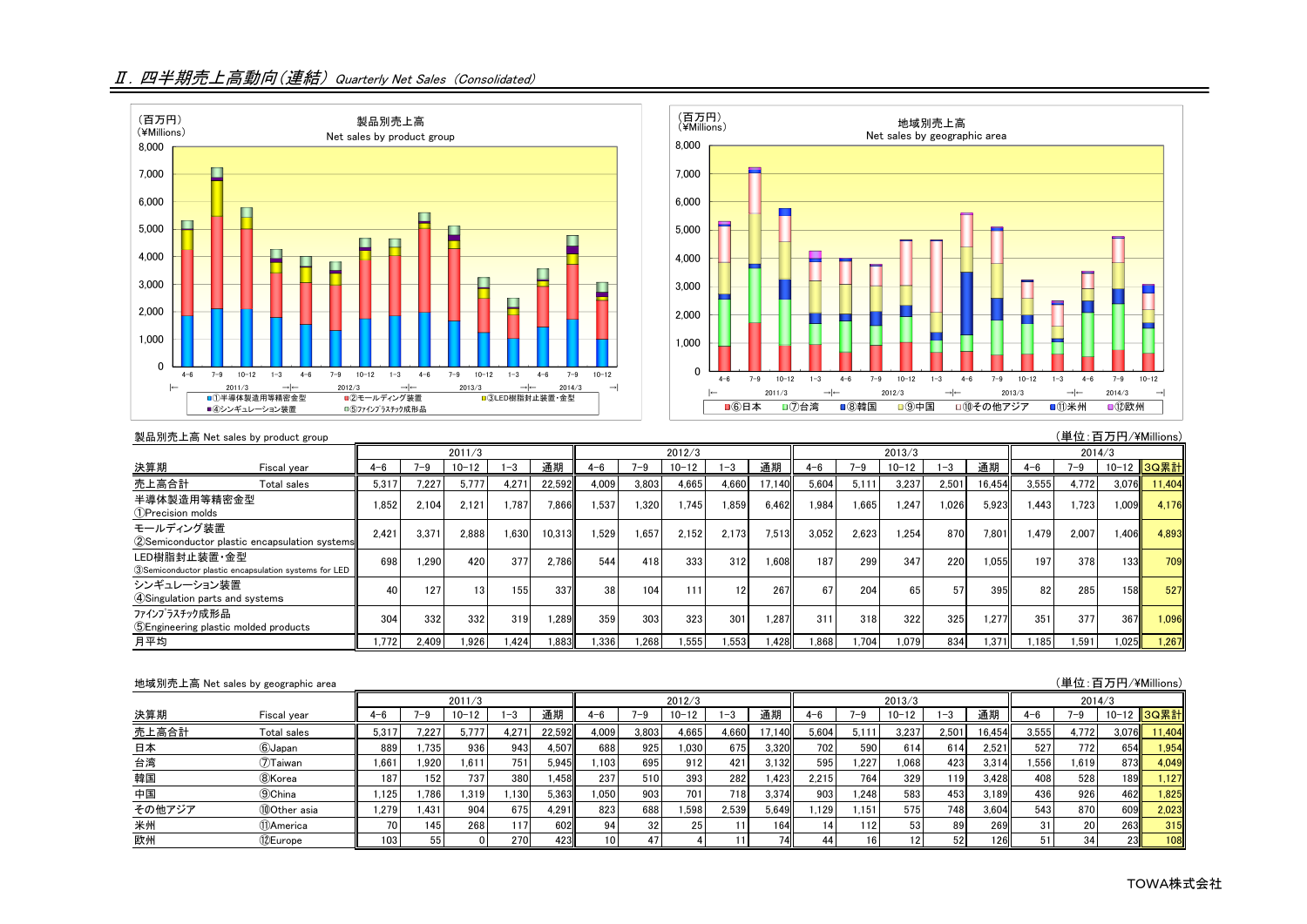## Ⅲ.四半期受注高動向(連結) Quarterly Order (Consolidated)





|                                                         | 製品別受注高 Order received by product group                 |         |        |           |       |        |         |         |           |       |        |         |        |           |       |        |         |       |           | (単位:百万円/¥Millions) |  |  |  |
|---------------------------------------------------------|--------------------------------------------------------|---------|--------|-----------|-------|--------|---------|---------|-----------|-------|--------|---------|--------|-----------|-------|--------|---------|-------|-----------|--------------------|--|--|--|
|                                                         |                                                        |         | 2011/3 |           |       |        |         | 2012/3  |           |       |        |         | 2013/3 |           |       |        |         |       | 2014/3    |                    |  |  |  |
| 決算期                                                     | Fiscal year                                            | $4 - 6$ | '-9    | $10 - 12$ | -3    | 通期     | $4 - 6$ | $7 - 9$ | $10 - 12$ |       | 通期     | $4 - 6$ | '-9    | $10 - 12$ | $-3$  | 通期     | $4 - 6$ | '-9   | $10 - 12$ | 3Q累計               |  |  |  |
| 受注高合計                                                   | Total order received                                   | 8.989   | 4.132  | 3.858     | 4.304 | 21.285 | 4.265   | 2,891   | 6.053     | 5.255 | 18.466 | 5.190   | 3.039  | 2.766     | 2,763 | 13.759 | 4.740   | 4.454 | 5.048     | 14.243             |  |  |  |
| 半導体製造用等精密金型<br>1)Precision molds                        |                                                        | 2.587   | 1.554  | 1,455     | 1.84  | 7.438  | 1.558   | .236    | 2.263     | 969   | 7.028  | .797    | 1.052  | 1.131     | 1.101 | 5.083  | 1.980   | 1.490 | .326      | 4.796              |  |  |  |
| モールディング装置                                               | (2) Semiconductor plastic encapsulation systems        | 4.437   | 1.651  | 1.587     | 1.657 | 9.334  | 2.055   | 982     | 3.221     | 2.720 | 8.978  | 2.741   | 1.119  | 970       | 1.103 | 5.934  | 1.904   | 2.067 | 2.643     | 6.615              |  |  |  |
| LED樹脂封止装置·金型                                            | 3) Semiconductor plastic encapsulation systems for LED | 1.546   | 465    | 454       | 335   | 2.801  | 227     | 348     | 289       | 147   | 1.013  | 168     | 529    | 270       | 53    | 1.021  | 365     | 275   | 642       | 1.283              |  |  |  |
| シンギュレーション装置<br>4) Singulation parts and systems         |                                                        | 101     | 132    | 35        | 142   | 411    | 73      | 16      | $-29$     | 103   | 164    | 160     | 30     | 90        | 158   | 439    | 107     | 257   | 101       | 466                |  |  |  |
| ファインプラスチック成形品<br>5) Engineering plastic molded products |                                                        | 316     | 327    | 326       | 327   | 1.298  | 350     | 307     | 309       | 313   | 1,281  | 322     | 306    | 304       | 346   | 1.279  | 383     | 362   | 335       | 1.081              |  |  |  |
| 月平均                                                     |                                                        | 2.996   | 1.377  | 1.286     | 1.435 | 1.774  | 1.422   | 964     | 2.018     | .752  | 1.539  | .730    | 1.013  | 922       | 921   | 1.147  | 1.580   | 1.485 | .683      | 1,583              |  |  |  |

|        | 地域別受注高 Order received by geographic area |        |       |           |         |        |         |                 |           |       |        |                 |       |           |       |                  |                 | (単位:百万円/¥Millions) |                   |            |
|--------|------------------------------------------|--------|-------|-----------|---------|--------|---------|-----------------|-----------|-------|--------|-----------------|-------|-----------|-------|------------------|-----------------|--------------------|-------------------|------------|
|        |                                          | 2011/3 |       |           |         |        | 2012/3  |                 |           |       |        | 2013/3          |       |           |       |                  | 2014/3          |                    |                   |            |
| 決算期    | Fiscal year                              | l-6    | 7-g   | $10 - 12$ | $1 - 3$ | 通期     | $4 - 6$ | 7–9             | $10 - 12$ | 1–3   | 通期     | $4 - 6$         | 1-9   | $10 - 12$ | 1-3   | 通期               | $4 - 6$         | 7–9                |                   | 10-12 3Q累計 |
| 受注高合計  | Total order received                     | 8.989  | 4.132 | 3.858     | 4.304   | 21.285 | 4.265   | 2.891           | 6.053     | 5,255 | 18.466 | 5.190           | 3.039 | 2.766     | 2.763 | 13.759           | 4.740           | 4.454              | 5.048             | 14.243     |
| 日本     | 6 Japan                                  | 1.038  | 781   | 853       | 875     | 3.548  | 821     | 906             | 963       | 495   | 3.187  | 703             | 593   | 645       | 551   | 2.494            | 602             | 802                | .130 <sup>1</sup> | 2.535      |
| 台湾     | 7)Taiwan                                 | 2,863  | 992   | 921       | 913     | 5.691  | 615     | 642             | 602       | 512   | 2.372  | .492            | 1.027 | 793       | 1.079 | 4.392            | .639            | 1.299              | 894               | 3.833      |
| 韓国     | 8) Korea                                 | 546    | 415   | 395       | 277     | .635   | 435     | 375             | 219       | 2.573 | 3.604  | 637             | 119   | 219       | 352   | .328             | 592             | 583                | .139              | 2.314      |
| 中国     | <b>9</b> China                           | 2.456  | 376   | 907       | 1.198   | 4.938  | 1.801   | 746 I           | $-8$      | 981   | 3.520  | .327            | 564   | 284       | 389   | 2.566            | 902             | 598                | 794I              | 2.295      |
| その他アジア | 100ther asia                             | 1.886  | 1.108 | 601       | 921     | 4.518  | 503     | 196             | 4.202     | 657   | 5.559  | 912             | 704   | 668       | 293   | 2.579            | 966             | 823                | 990               | 2.780      |
| 米州     | (11)America                              | 168    | 268   | 95        | 90      | 623    | 44      | 19 <sup>1</sup> | 27        | 25    |        |                 |       | 1121      | 34    | 263              |                 | 330 <sup>1</sup>   | 49                | 397        |
| 欧州     | 12Europe                                 | 29     | 188   | 84        | 26      | 329    | 43      |                 | 46        |       | 104    | 16 <sub>1</sub> |       | 42        | 62    | 134 <sub>1</sub> | 20 <sub>1</sub> | 16                 | 50I               | 87         |